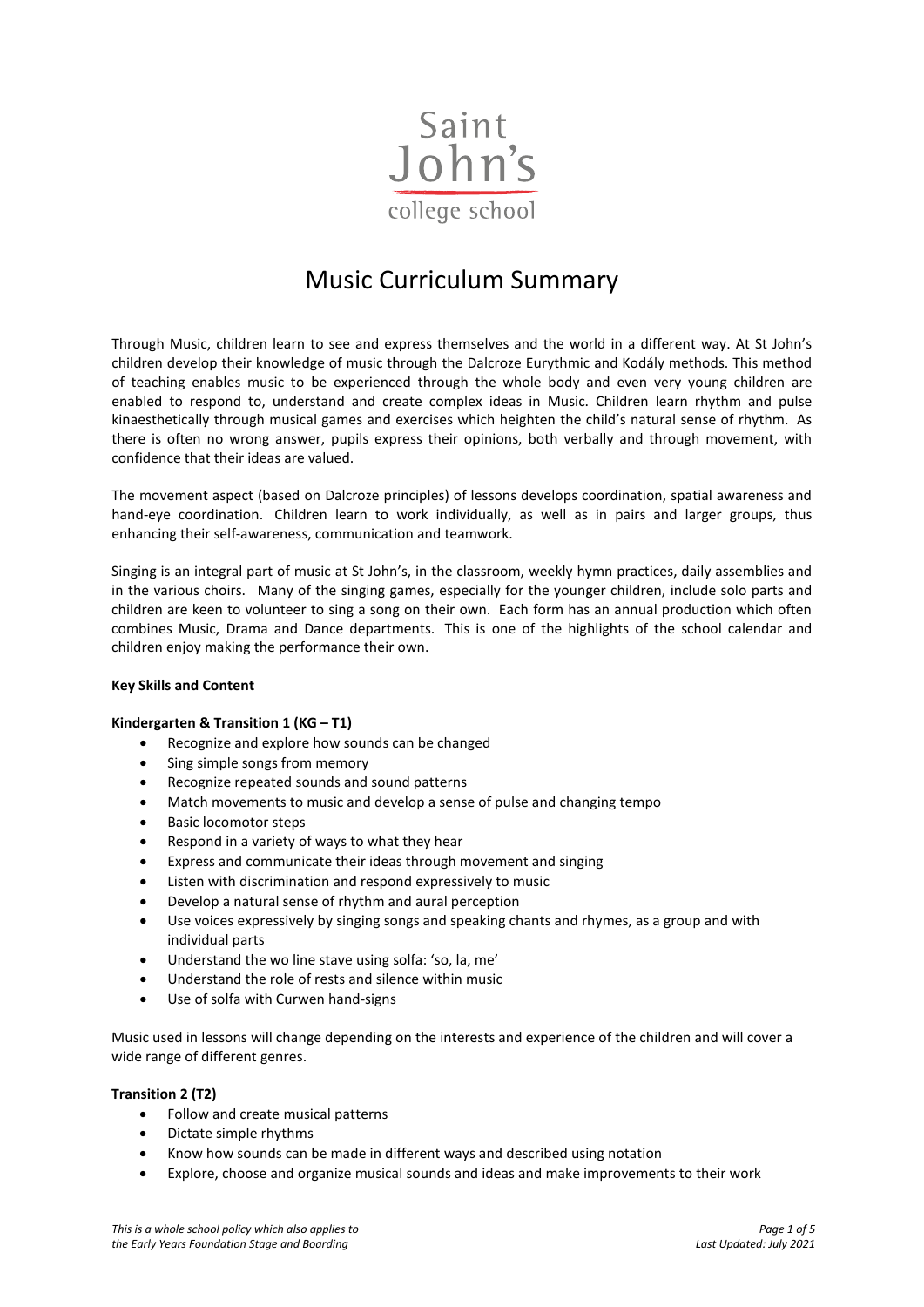- Play a range of percussion instruments
- Sing more complicated songs, including singing solos and in rounds
- Understand stave notation with pentatonic scale
- Be able to improvise through movement
- Identify the families of the orchestra
- Explore instruments and themes through movement (e.g. using Peter and the Wolf)
- Understand forms and structure in music e.g. Rondo, binary, ternary
- Recognize simple time and compound time
- Participate in group and class performances

Music used in lessons will change depending on the interests and experience of the children and will cover a wide range of different genres.

#### **Form 1**

- Understand pitch through the use of solfa handsigns and the shape of melody
- Know how to read simple rhythmic notation
- Develop co-ordination
- Perform music to a range of audiences using dynamics to enhance the performance
- Be able to identify the 'strong beat' in 2, 3 and 4 time
- Identify simple patterns in rhythm
- Compose their own simple patterns of music and use flashcards to note compositions in rhythmic dictation
- Respond to a range of music in a variety of ways
- Use music to express ideas
- Be able to recognise and perform melodic and rhythmic ostinato and compose using rhythmic ostinato
- Use their bodies to create cross rhythms
- Participate in class concerts
- Identify the instruments of the orchestra (using The Young Persons Guide to the Orchestra by Britten)
- Create Group compositions based on the Planets by Holst
- Be able to sing and echo solfa in major scale
- Create and work towards performance at West Road Concert Hall

Music used in lessons will change depending on the interests and experience of the children and will cover a wide range of different genres.

## **Form 2**

- Identify the end of phrases, including in both regular and irregular structure and phrase length
- Be able to move to and write down rhythmic phrases in simple time
- Understand what a Canon is and create and perform a Canon with a partner through movement
- Understand the impact of dynamics
- Recognize major/minor
- Conduct and step in simple time
- Create group compositions (based on Carnival of the Animals by Saint-Saëns)
- Understand the role of articulation in music
- Create a phrase using intervals of the major scale through solfa
- Participate in class concerts
- Create and work towards performance at West Road Concert Hall
- Explore use of orchestration and compose in small groups

Music used in lessons will change depending on the interests and experience of the children and will cover a wide range of different genres.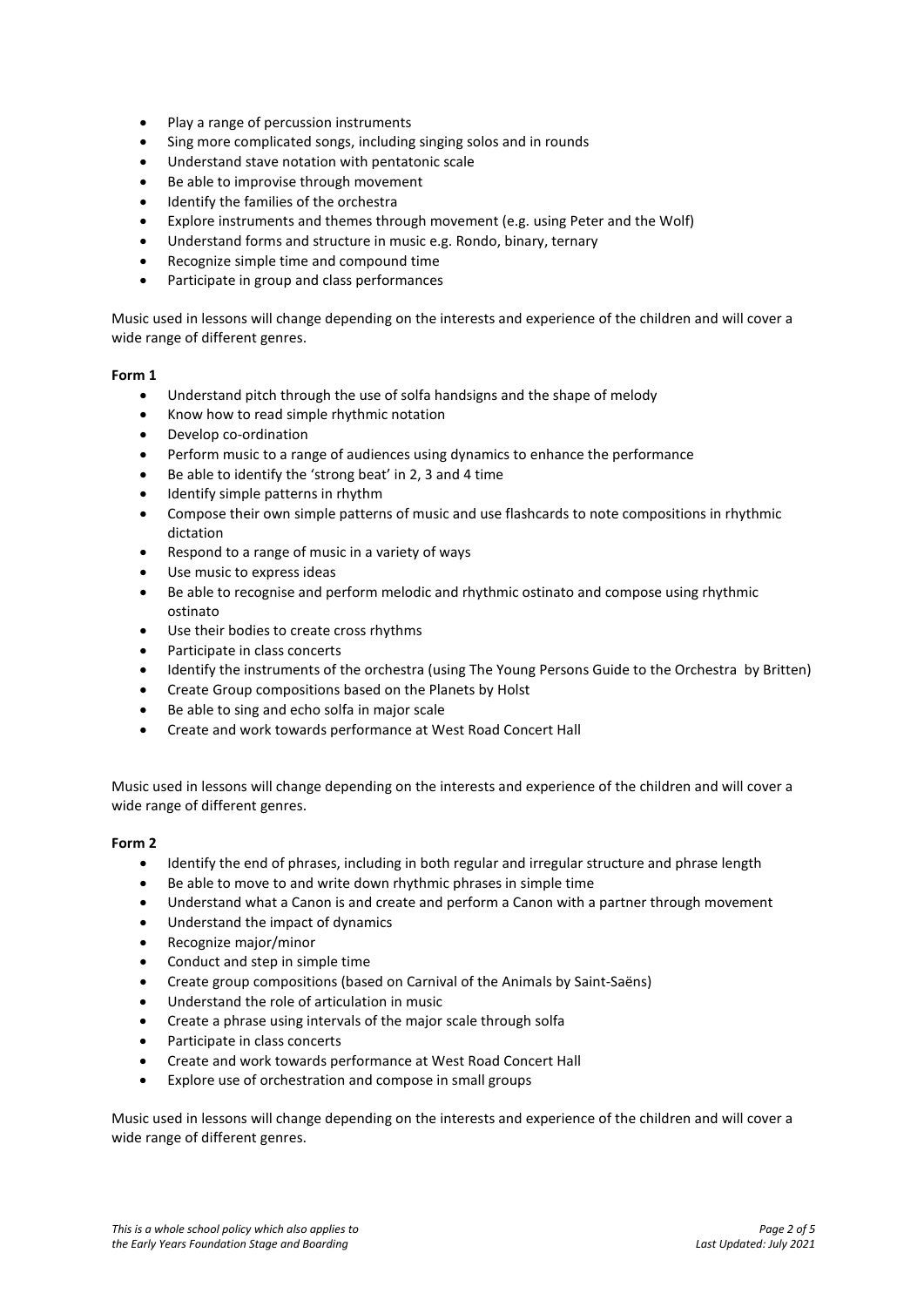## **Form 3**

- Set the tempo and respond to changing tempi and relative tempi
- Understand Simple Time notation and begin to develop an understanding of Compound Time notation
- Use the solfa method to lead and follow in movement and rhythmic values and melodic shapes including Canon
- Understand the role of basic bar times
- Recognize and beat or conduct 2, 3 and 4 time in both simple and compound time signatures
- Recognize and pitch a tonic
- Sing major and minor scales up and down from the tonic
- Sing in two parts
- Create rhythmic ostinatos in different bar times using body percussion and bruitages
- Improvise answering phrases (using the voice) over rhythmic ostinatos
- Create group vocal and/or movement compositions (in small groups) for performance using all or some of the elements explored and studied.

Music used will change in response to the children's interests, experience and current affairs. They may include:

- Bach Baroque Dance movements from suites for solo violin, cello and keyboard instruments
- Renaissance dance music
- Tango (Gotan Project various)
- Schumann piano music
- America (West Side Story-Bernstein)
- Excerpts of Carmina Burana (Orff)
- Songs for the F3 production
- 333 Kodály; Beethoven canon
- 'C O F F E E' canon
- Haydn canon (la, doh la, fa)
- Aqua di Marco (Antonio Carlos Jobim)

## **Form 4**

- Understand and respond to Tempo, changing tempi
- Differentiate between treble and bass
- Understand and read simple and compound time notation
- Understand and respond to simple polyrhythms, simple and compound time up to 5 beats in a bar
- Recognize and identify patterns of changing metre
- Explore cross rhythms and unequal beats
- Understand how phrasing develops structure and performance of music
- Understand the different scales major, minor, chromatic and whole tone
- Use solfa hand signs to reinforce pitch and memory
- Understand and use interval pitching and recognition
- Be able to sing in two parts: canon and two part melody
- Understand triads basic root position in major and minor keys
- Follow hand signs in order to create melodic lines in different scales, which arrive at a home note
- Improvise melodically to create both balanced and unbalanced phrase structure
- Create melodic ostinatos and improvise above them in different scales Create a rhythmic composition in movement showing one or more patterns of changing metre, and/or polyrhythms and/or unequal beat
- Create a melody with a clear phrase structure and ostinato type accompaniment

Music studied will change as we adapt to the children's interests, experience and current affairs. However, it is likely to include:

- Bach two part inventions
- Excerpts from Handel's 'Theodora'
- Beethoven's slow movement from Symphony no.7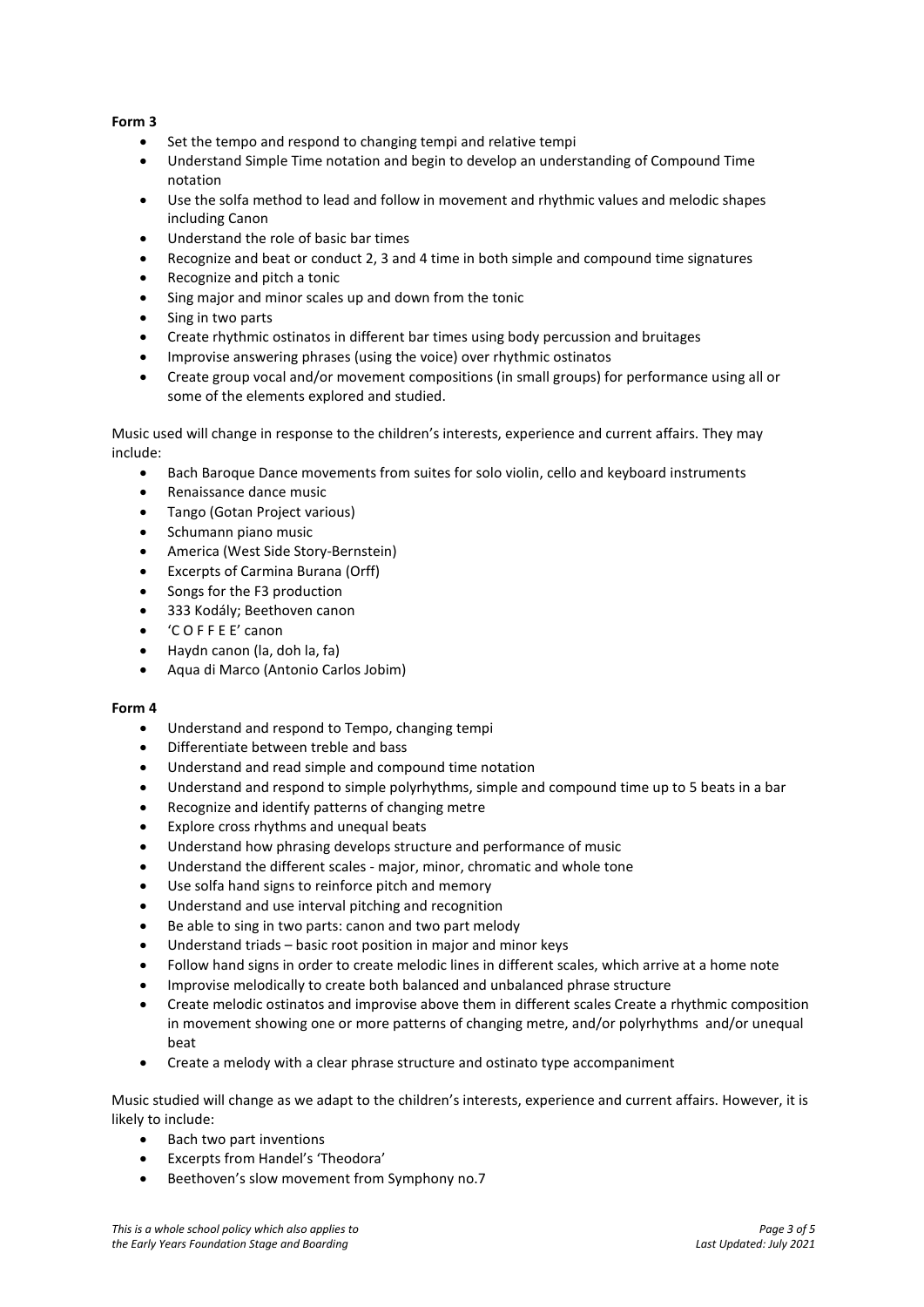- Tchaikovsky slow movement to Symphony no. 5
- Bartok Hungarian dances for violin and piano
- Dave Brubeck (Take 5 and/or Unsquare Dance)
- Kodály 333
- Gregorian Chant
- Purcell Ground bass Aria
- 12 bar blues (Jimmi Smith)
- Marimba theme from 'True Romance'

#### **Form 5**

- Understand and respond to different Tempi and changing tempo
- Understand and respond to rhythm pattern and notation, including some syncopation and complex notation
- Understand, respond to and use metre and changing metre
- Understand, respond to and use different musical forms and structures such as binary and ternary form.
- Understand and sing major and minor scales interval pitching and recognition
- Understand basic triads and experiment with inversions
- Recognising and identifying the point of modulation
- Explore repetition and contrast to create pattern and structure
- Create layers of rhythm to create texture and structure in rhythm and movement
- Create contrasting material to an established feel or pattern both in rhythm and movement
- Use words as a basis for melodic improvisation and composition
- Using all of the above skills, write a song to be performed live
- Know an overview of key phases in the History of Music such as Baroque, Classical, Romantic, 20th **Century**

Music used in lessons will change depending on the children's interests, experiences and current affairs. However, it may include:

- 1st movement of Brandenburg 4 (Bach)
- Rondo alla Turca and Lacrimosa (Mozart)
- Haydn Symphonies (movements from Le Matin and Le Midi)
- The Swan (Saint-Saëns)
- Libertango (Piazzolla/Yo-Yo Ma)
- Pop repertoire (current contemporary pop music of various styles and some repertoire of their choice)
- 'She Weepeth Sore'
- Excerpts from 'Laudate Pueri'

#### **Form 6**

- Understand, respond to and use the following concepts in composition: anacrusis, accent, articulation, texture, nuance, timbre, stillness, silence.
- Explore different styles of melody and accompaniment through improvisation and listening
- Explore the links between visual art, movement and music through a series of short, improvised compositions in groups
- Create a composition using music technology to accompany a piece of video or a series of slides.

## Music

Music used will change depending on the interests and experience of the children and on current affairs. It may include:

- Rite of Spring (Stravinsky)
- Mahler -Symphonies(excerpts from 1,2 and 5)
- R. Strauss Thus Spake Zarathustra
- Schoenberg -Verklärte Nacht